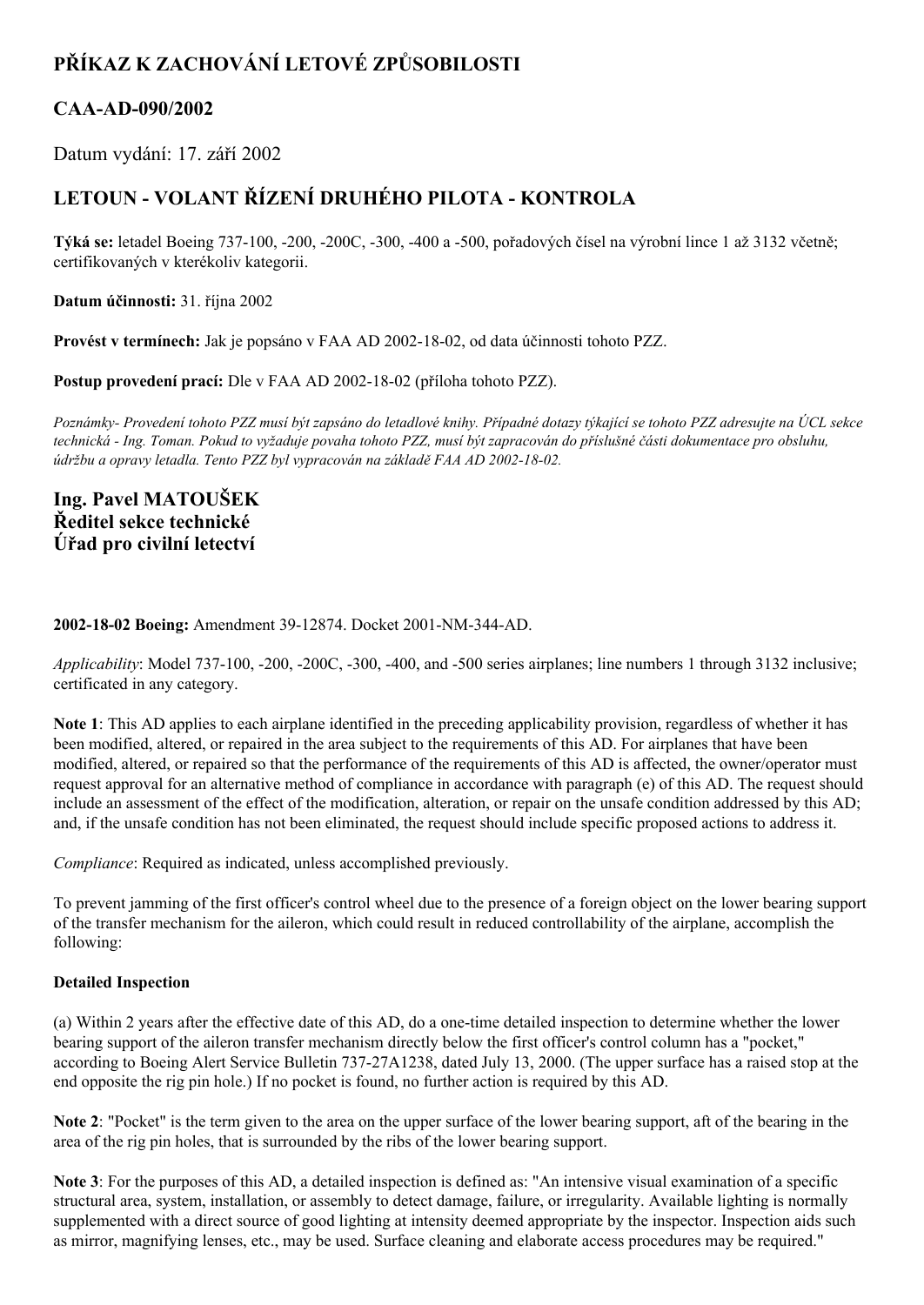# **Follow-On Actions**

(b) If a pocket is found on the lower bearing support of the transfer mechanism for the aileron during the inspection required by paragraph (a) of this AD: Within 3 months after the inspection, do paragraphs  $(b)(1)$  and  $(b)(2)$  of this AD according to Boeing Alert Service Bulletin 73727A1238, dated July 13, 2000, except as provided by paragraph (c) of this AD.

(1) Do the actions specified by either paragraph  $(b)(1)(i)$  or  $(b)(1)(ii)$  of this AD.

(i) Do all actions associated with the modification of the ribs of the lower bearing support (including performing a dyepenetrant inspection for cracking of the lower bearing support and any necessary corrective actions, machining the ribs, and changing the part number of the lower bearing support); or

(ii) Replace the lower bearing support with a new, improved support.

(2) Do the follow-on actions to the modification or replacement required by paragraph (b)(1) of this AD, including a functional test of the transfer mechanism, a test of the aileron control mechanism for interference, and corrective actions, if necessary.

## **Corrective Actions**

(c) If any cracking of the lower bearing support is found during the dye-penetrant inspection specified in paragraph  $(b)(1)$ (i) of this AD: Before further flight, replace the cracked part either with a new part that does not have a pocket or with a reworked, crack-free part, according to Boeing Alert Service Bulletin 737-27A1238, dated July 13, 2000. If any resistance is found during the test of the aileron control mechanism required by paragraph (b)(2) of this AD: Before further flight, fix the resistance according to established Boeing 737 Aircraft Maintenance Manual procedures.

### **Spares**

(d) As of the effective date of this AD, no person may install a lower bearing support, part number 65-55476-1 or 65-554769, on any airplane, unless the actions specified in paragraphs (a), (b), and (c) of this AD, as applicable, have been accomplished.

### **Alternative Methods of Compliance**

(e) An alternative method of compliance or adjustment of the compliance time that provides an acceptable level of safety may be used if approved by the Manager, Seattle Aircraft Certification Office (ACO), FAA. Operators shall submit their requests through an appropriate FAA Principal Maintenance Inspector, who may add comments and then send it to the Manager, Seattle ACO.

**Note 4**: Information concerning the existence of approved alternative methods of compliance with this AD, if any, may be obtained from the Seattle ACO.

### **Special Flight Permits**

(f) Special flight permits may be issued in accordance with sections 21.197 and 21.199 of the Federal Aviation Regulations (14 CFR 21.197 and 21.199) to operate the airplane to a location where the requirements of this AD can be accomplished.

### **Incorporation by Reference**

(g) Except as required by paragraph (c) of this AD: The actions shall be done in accordance with Boeing Alert Service Bulletin 737-27A1238, dated July 13, 2000. This incorporation by reference was approved by the Director of the Federal Register in accordance with 5 U.S.C. 552(a) and 1 CFR part 51. Copies may be obtained from Boeing Commercial Airplane Group, PO Box 3707, Seattle, Washington 981242207. Copies may be inspected at the FAA, Transport Airplane Directorate, 1601 Lind Avenue, SW., Renton, Washington; or at the Office of the Federal Register, 800 North Capitol Street, NW., suite 700, Washington, DC.

### **Effective Date**